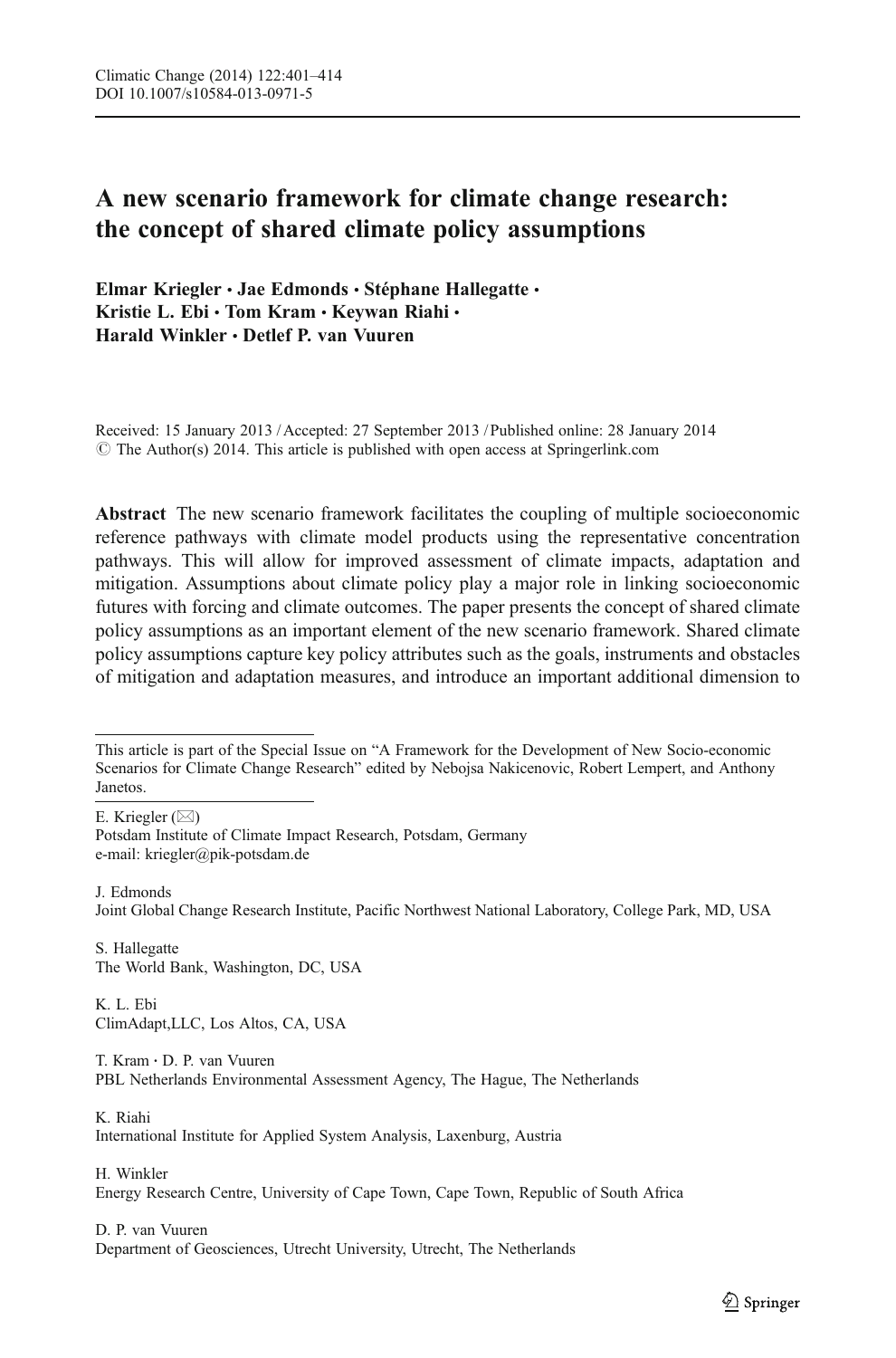the scenario matrix architecture. They can be used to improve the comparability of scenarios in the scenario matrix. Shared climate policy assumptions should be designed to be policy relevant, and as a set to be broad enough to allow a comprehensive exploration of the climate change scenario space.

## Abbreviations

- IAM Integrated assessment modeling
- IAV Impacts, adaptation, and vulnerability<br>RCP Representative concentration pathway
- Representative concentration pathway
- SPA Shared climate policy assumption
- SSP Shared socioeconomic reference pathway

## 1 Introduction

Scenarios about future socioeconomic and climate developments are used to study the scope and implications of climate change and responses to it (Nakicenovic et al. [2000](#page-12-0); Moss et al. [2010](#page-12-0); Kriegler et al. [2012;](#page-12-0) van Vuuren et al. [2012\)](#page-12-0). Over the past years, the research community has pursued a vision for an improved scenario-based climate change assessment process (Moss et al. [2008](#page-12-0)). An important feature of that vision was the ability to explore a greater variety of socioeconomic development pathways for emissions mitigation and climate impacts and adaptation. To that end Representative Concentration Pathways (RCPs) were created (van Vuuren et al. [2011\)](#page-12-0) as a preliminary step to facilitate the creation of a set of climate model calculations, which in principle could be matched with new scenarios sharing the same climate forcing. To link possible socioeconomic development futures with a number of different climate outcomes, assumptions about mitigation and adaptation climate policies are needed. In this way, the analysis of climate policy is deeply embedded in a scenario-based assessment of climate change.

It is a fundamental question how scenarios can best be used to analyze policy (Morgan and Keith [2008\)](#page-12-0). In general, this will depend on the policy context. If the decision problem can be broken down to the options and contingencies a specific decision maker is confronted with, scenarios may be developed for each alternative course of action and conceivable state of the world in close interaction with the decision makers (e.g. Parson [2008](#page-12-0)). Examples include for instance scenarios developed to inform specific business or planning decisions. Climate policy analysis is different in that it relates to a wider set of questions, ranging from regional adaptation plans for the near term to short- and long term climate mitigation strategies as, e.g., considered in international climate policy negotiations. Climate change scenarios are therefore often targeted to intermediate users, such as researchers who use scenarios as inputs into their work (Moss et al. [2008](#page-12-0)). These scenarios have to be specified in a way that retains their flexibility to be applied to different climate policy contexts. There is sometimes a perceived tension between scenarios directed to research vs. decision support. However, they are rather complementary in nature. Scenarios directed to research should be applicable as analytic tools to develop decision support scenarios in a specific context.

This paper takes up the question of scenario based policy analysis in the context of the new scenario framework. The framework is introduced in a series of four papers in this special issue (Ebi et al. [2014;](#page-12-0) van Vuuren et al. [2014](#page-13-0); O'Neill et al. [2014](#page-12-0), are the other three).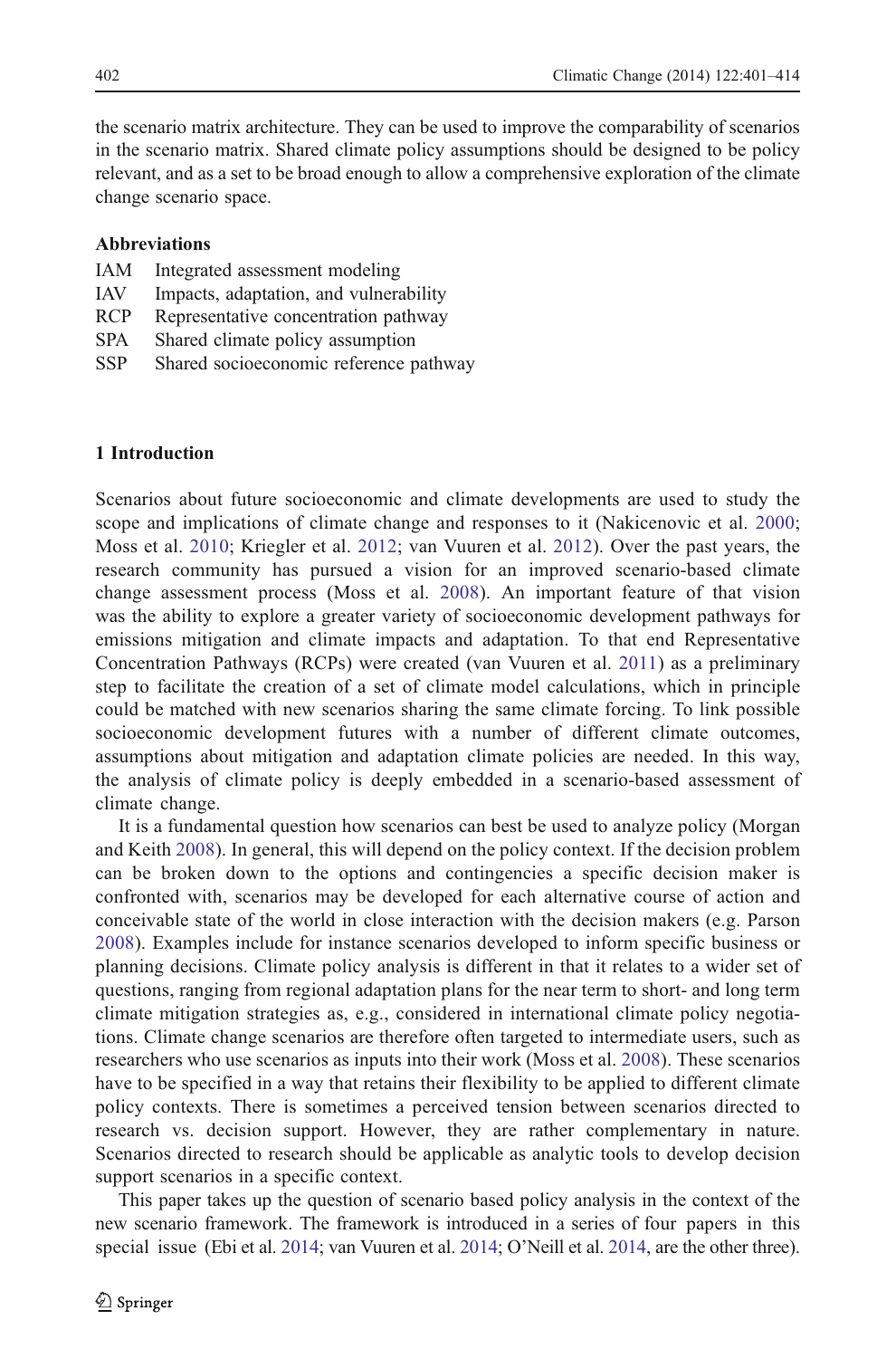The general approach is presented in van Vuuren et al. ([2014](#page-13-0)). At its core is the concept of a scenario matrix that combines so-called shared socioeconomic reference pathways (SSPs) with climate forcing outcomes as described by the representative concentration pathways (RCPs, van Vuuren et al. [2011](#page-12-0)). The RCPs reach different levels of climate forcing in the year 2100 and thus can serve as proxy for climate targets.<sup>1</sup> The SSPs are introduced in O'Neill et al. [\(2014](#page-12-0)) and aim to characterize socioeconomic challenges to mitigation and adaptation in a reference case without explicit climate policies and without consideration of climate change impacts. Per definition, the SSPs provide the constituents of a reference scenario that can serve as a counterfactual to evaluate the impact of climate policy. To allow their broad applicability they have to exclude any climate policy, but can include other policies that are not directly related to climate. In fact, to be useful for climate policy analysis they should include all those policies controlled by non-climate objectives that will either have a substantial impact on climate policy related outcomes or be substantially impacted by climate policy itself.

The cells of the scenario matrix are defined by combinations of distinct SSPs and climate forcing outcomes (as characterized by the RCPs). Some of these cells at the higher end of the forcing range, e.g. for the two RCPs attaining 6 and 8.5 W/m2 by the end of the century, may be populated by reference scenarios that project socioeconomic developments and emissions in the absence of climate policy and are based purely on the SSPs, although the extent and pattern of climate change could affect development pathways such that the SSPs may need to be modified when creating a scenario. Climate policies will be needed to an increasing degree to reach the lower part of the RCP range, particularly for 2.6 and 4.5 W/m2. The scenarios created in these matrix cells will therefore draw on SSPs, but also make assumptions about climate policy including mitigation and adaptation measures. The impact of such policy scenarios could then be analysed by comparing it with the reference scenario for a given SSP (within a column of the matrix; see van Vuuren et al. [2014](#page-13-0), for further discussion).

This is the entry point of our analysis. We ask the question how the formulation of climate policy scenarios could be framed to enhance their applicability to the scenario framework, in particular concerning their introduction into the RCP-SSP matrix. We note that our discussion applies entirely to the use of climate policy scenarios in this framework, not to climate policy scenarios in general. There always has been, and always should be a large variety of climate policy scenario analyses to cater to the widely different decision contexts in the area of climate change.

We start from two observations. Firstly, the RCPs, as a measure of the anthropogenic forcing of the climate system, may characterize the target of mitigation action, but not the type and structure of climate policy interventions including mitigation and adaptation measures. Secondly, any set of climate policy assumptions will have strong implications for the outcome of the scenario analysis in the proposed RCP-SSP framework. For example, the assumption of the time by when a long term climate target is adopted globally will strongly influence the ability to reach this target in addition to the challenges to mitigation characterized in the SSPs. Likewise, the existence of a global adaptation fund and international insurance mechanisms against climate change impacts will affect the ability to implement adaptation measures in addition to the challenges to adaption in the SSPs. We therefore ask the question how the SSP

 $1$  We need to distinguish between the four RCPs created for climate model simulations (van Vuuren et al. [2011](#page-12-0)) and climate forcing used more broadly to characterize the rows of the scenario matrix (van Vuuren et al. [2014\)](#page-13-0). Since the four RCPs establish the direct link to the climate model results, they are obviously prime candidates to define the rows of the matrix. However, additional rows for intermediate forcing levels such as 3.7 W/m2 could be added, or the forcing outcome could be described more broadly by the 2100 level of the RCPs rather than the entire pathway. A forcing pathway may deviate from an RCP in some aspect and still be associated with the matrix row defined by the RCP. Such forcing pathways have been called RCP replications.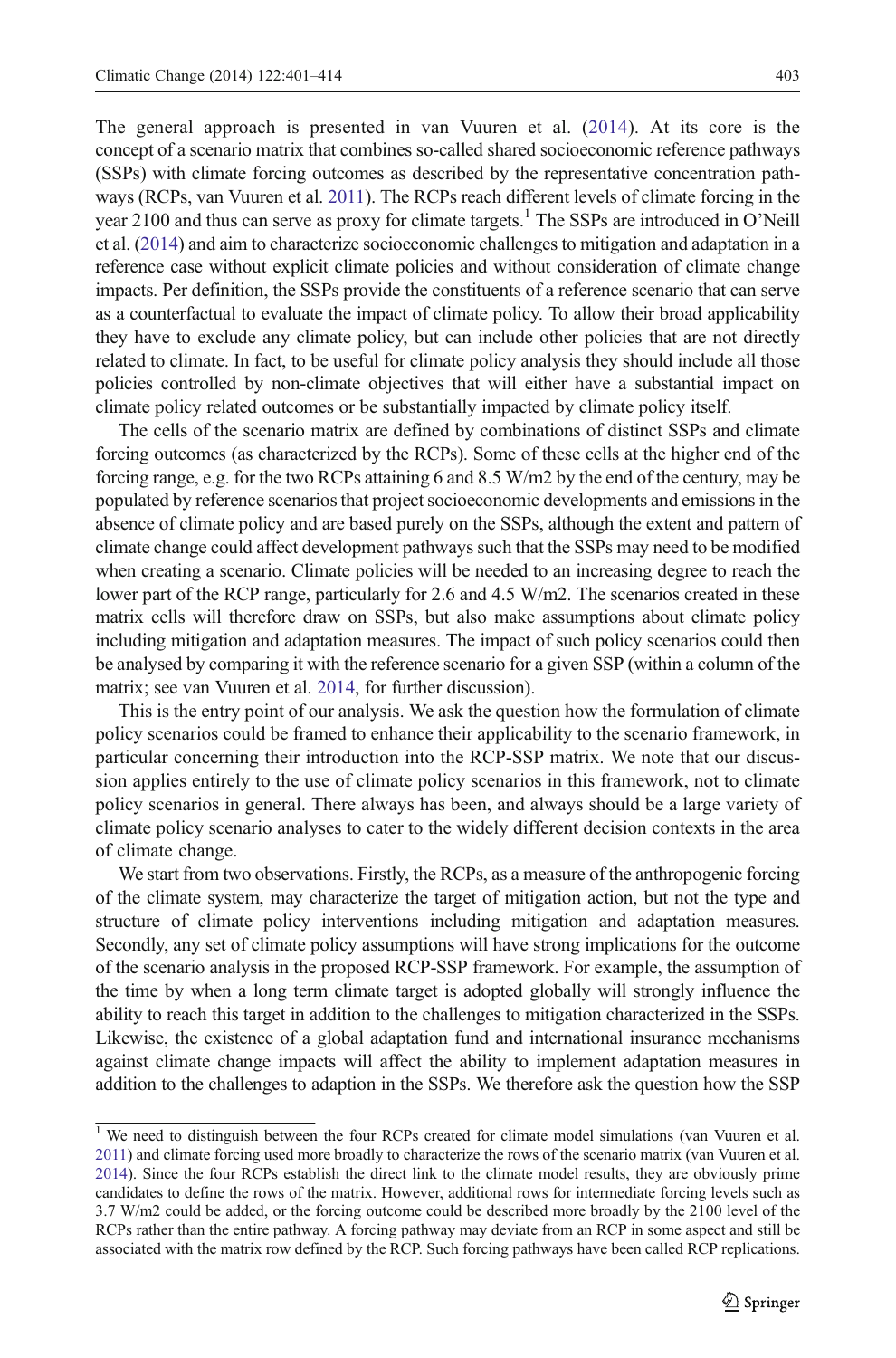and forcing (RCP) dimensions should be augmented by Shared Climate Policy Assumptions (SPAs) to better incorporate the climate policy dimension within the scenario framework. The idea that policy assumptions may be shared between studies should not be confused with a prescription that all countries should take the same level of action, or should act under internationally co-ordinated regimes. To this end, we note that assumptions are not recommendations, and that the usefulness of making assumptions will depend on how broad a range of plausible climate policy formulations is assessed. This may include, at a minimum, climate policy assumptions that describe regionally differentiated and globally harmonized approaches.

Section 2 will discuss the definition and scope of SPAs, while Section [3](#page-5-0) conceptualizes their quantitative and qualitative elements. Section [4](#page-7-0) turns to the difficult question of the dividing line and the inter-dependence between SPAs and SSPs. Section [5](#page-9-0) provides examples of how SPAs can be integrated as a third dimension in the scenario matrix architecture. Section [6](#page-10-0) concludes that it can be useful to characterize the key dimensions of climate policy assumptions in SPAs much in the same way as socioeconomic reference assumptions are summarized in the SSPs.

#### 2 Defining shared climate policy assumptions

Climate policies can be characterized in terms of their attributes, such as the stringency of policy targets, the set of climate policy instruments employed to achieve the targets , and the time and place in which climate policy instruments are deployed. Following a proposal by Kriegler et al. ([2012](#page-12-0)), we define Shared Climate Policy Assumptions as capturing key characteristics of mitigation and adaptation policies up to the global and century scale. The latter requirement emerges from the fact that SPAs should relate to the global scenario framework. At the same time they should be flexible enough to allow for regional differentiation of policies.

Concretely, SPAs should describe three attributes of climate policies (Kriegler et al. [2012](#page-12-0)). The first attribute is the global (collection of) "climate policy goals" such as emissions reductions targets, or different levels of ambition in limiting residual climate damages, e.g. in terms of development indicators that should not be jeopardized by climate change. However, there is a clear overlap of mitigation policy goals with the forcing (RCP) dimension of the scenario matrix, and of adaptation policy goals linked to achieving sustainable development and other societal goals described in the SSPs. RCP forcing levels can be used to directly describe long term mitigation targets (although not how to achieve those targets), and in any case have strong implications for the admissible global outcome of regional emissions reduction targets.

Thus, we have to distinguish two types of SPAs: a full SPA that includes all mitigation and adaptation policy targets, and thus embeds the forcing (RCP) dimension and possibly aspects of an SSP in it. And a reduced SPA that excludes the mitigation policy goals, at least as far as they relate to emissions reductions and global concentration and forcing outcomes, and the adaptation policy goals as far as they relate to development goals, and therefore is orthogonal to both the forcing (RCP) and the SSP axis of the matrix framework. Thus, the reduced SPA has to be used if variations of policy assumptions for a given RCP-SSP combination are to be explored. In this way, it adds a third axis to the scenario matrix. Both concepts—reduced and full SPA—can be entertained simultaneously. A full SPA may simply be the combination of a reduced SPA and an RCP forcing level. Or, if the mitigation targets are to be specified in terms of regional emissions reductions commitments, the RCP forcing level would determine the global cumulative amount of permitted emissions (and possibly some properties of the global emissions pathway), while the reduced SPA is free to include any distribution of these emissions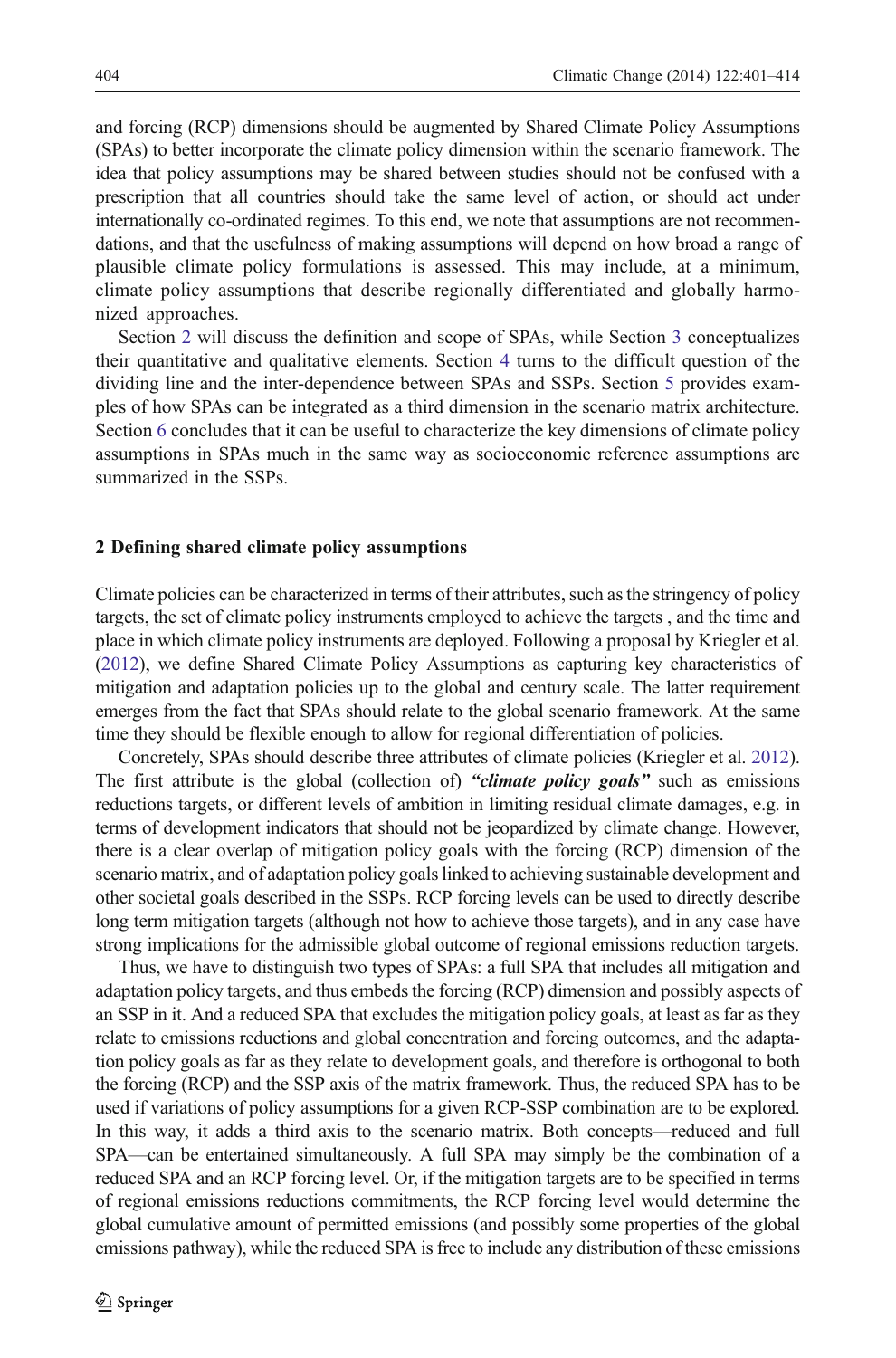permits across regions that adds up to the global total. Similarly, for adaptation policy goals, a full SPA would embed SSPs elements, such as development goals that are relevant for adaptation policies, while a reduced SPA would focus purely on the adaptation policy aspect. We note that this differentiation of full and reduced SPAs to ensure orthogonality of the SPA, SSP, and forcing (RCP) axes goes beyond what was proposed in Kriegler et al. ([2012](#page-12-0)).

Second, the shared climate policy assumption should describe the characteristics of the global (collection of) "*policy regimes and measures*" introduced to reach the policy goals-On the mitigation side, such policy measures could be globally harmonized or regionally differentiated carbon taxes, an international emissions trading scheme with a particular burden sharing mechanism, a mix of different policy instruments ranging from emissions pricing to low carbon technology subsidies to regulatory policies, or a mix of different approaches in different sectors, e.g. including transport policies and schemes to protect tropical forest. SPAs may also relate to mitigation policy dimensions that are often not considered by model studies, but elsewhere in the literature. An example is how particular policies would be financed in practice (Clapp et al. [2012;](#page-12-0) Winkler et al. [2009](#page-13-0)). On the adaptation side, the SPA package may include, for example, the type of adaptation measures that are implemented (e.g. more efficient irrigation techniques or water recycling technologies) and the availability of various amounts of international support for adaptation in developing countries.

Third, a shared climate policy assumption should include the "*implementation limits and* obstacles" to the extent they are considered and are not part of an SSP. Those obstacles could be specified in terms of the exclusion of several policy options for some regions and sectors where they do not appear to be feasible. Such conditions could evolve over time such that initial limits might dissipate or intensify. For example, several land pools may be excluded from carbon pricing due to practical constraints of implementing such a pricing policy. Or a group of regions may be assumed to remain outside an international climate policy regime until some point in time. Likewise, adaptation effectiveness may differ in a model where behavioral biases in risk perceptions are accounted for, or where political economy or enforcement constraints makes it impossible to implement some policies (e.g., land-use regulations aiming at reducing disaster losses are difficult to implement in areas without official land tenure such as informal settlements).

Care needs to be taken to separate implementation limits and obstacles that are attributes of a SPA, and climate policy obstacles that are inherent in the socioeconomic reference environment described in an SSP. The latter can include market distortions, e.g. in energy and labor markets. Babiker and Eckaus ([2007](#page-12-0)) and Guivarch et al. ([2011\)](#page-12-0) show that taking into account unemployment and friction in labor market adjustments can change in a significant way the assessment of mitigation costs. In developing countries in particular, existing economic distortions cannot be disregarded in the design of climate policies. The high level of unemployment (often over 25 %), the large share of the informal economy, and the difficulty to enforce regulation (e.g., in terms of land-use planning) and raise taxes create specific difficulties for climate policy. To the extent that such elements are considered, they will be part of an SSP rather than a reduced SPA. However, they could be added to a full SPA that aims to provide a complete picture on the three attributes of climate policy, i.e. goals, instruments, and obstacles.

The formulation of SPAs on a global and century scale can become complex. However, the goal of SPAs should not be to describe the climate policy landscape in every conceivable detail, but rather to summarize and make explicit the central policy assumptions that have to be made anyway by individual studies to produce climate policy scenarios. Seen through this lens, SPAs have been used for quite some time, for example, in integrated assessment model inter-comparison studies (e.g. Clarke et al. [2009;](#page-12-0) Riahi et al. [2014](#page-12-0); Kriegler et al. [2014a](#page-12-0)) that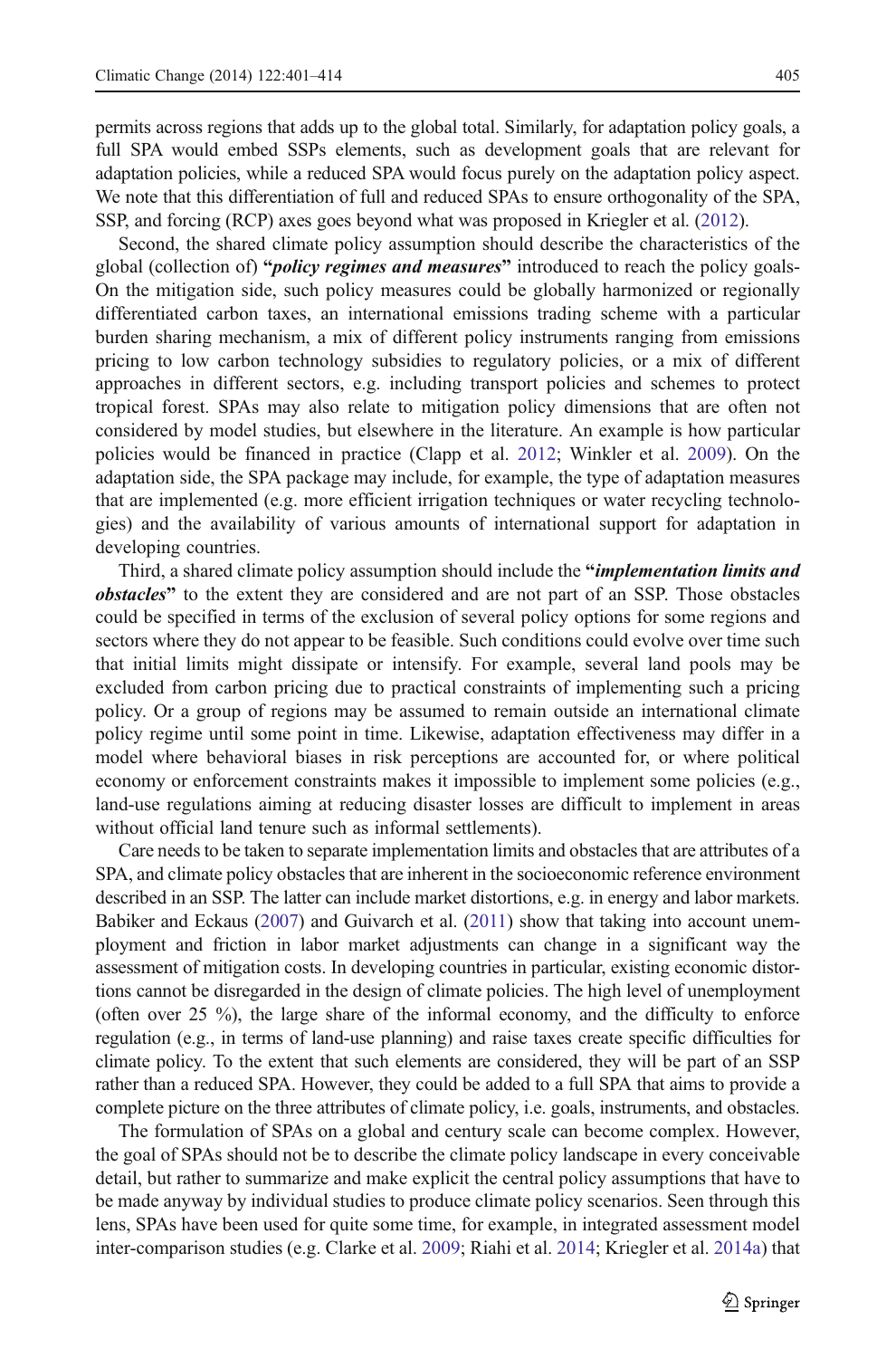<span id="page-5-0"></span>needed to harmonize their climate policy assumptions in order to make results comparable. It is more and more recognized that such harmonization does not only involve the specification of a long term climate target as would be captured by the RCPs, but also, e.g., the basket of greenhouse gases and sectors to become subject to emissions pricing, the degree of global cooperation and the degree of overshoot of long term targets (Blanford et al. [2014](#page-12-0)).

A controlled variation of key climate policy assumptions, but not of all the details, will be required to make the scenario matrix approach fully operational. Knowledge about what type of SPAs have been used in modeling will be required to make appropriate comparisons across model analyses or other studies that explore a given combination of SSP and radiative forcing target (RCP). For instance, mitigation cost assessments by two models cannot be compared directly, if these two models make different assumptions on practical obstacles to policy implementation (e.g., if one model assumes a globally integrated carbon market and the other a regionally fragmented mitigation regime). Furthermore, the choice of SPAs will interact with the socioeconomic challenges to mitigation and adaptation that are engrained in the SSPs (O'Neill et al. [2014\)](#page-12-0). For example, whether or not global coverage of emissions reductions can be achieved will affect the ability to reach a prescribed RCP forcing level. Likewise, whether or not a global adaptation fund is put in place will affect the ability of individual regions to adapt to climate change.

#### 3 Elements of shared climate policy assumptions

Shared Climate Policy Assumptions can contain qualitative and quantitative information. The qualitative information consists of a **narrative** that describes the world of climate policies and their evolution over time and across space (Hallegatte et al. [2011\)](#page-12-0). A key characteristic of mitigation policies is the number of countries that participate in an international climate policy regime over time and the stringency of their commitments and actions. IAM studies often distinguish a benchmark case of fully cooperative action starting immediately with more plausible policy scenarios that include regionally and sectorally fragmented climate policies, staged accession to a global climate regime, and non-participation (Clarke et al. [2009](#page-12-0); Blanford et al. [2014](#page-12-0); Kriegler et al. [2014b](#page-12-0); Luderer et al. [2014](#page-12-0)). Thus, the SPA narrative should include information on the different timing of participation of regions and nations in emissions mitigation regimes, as well as being explicit whether mitigation stringency is globally uniform or differentiated across regions and countries. It could also contain information about the nature of climate policies—e.g., preferences for fiscal as opposed to regulatory policies, differences in the nature of policies to mitigate fossil fuel and land-use change emissions, and emphasis on behavioral changes, efficiency and demand-side measures vs focusing mitigation more on upstream technology solutions for energy supply. In addition, SPA narratives could take into account information about the constraints and obstacles for mitigation policy.

Key qualitative information on adaptation policies includes institutional policies that are implemented to support adaptation, such as the implementation of a technology transfer agreement at the international scale; the quality of adaptation governance processes (e.g., corruption, capture by interest groups); and the effectiveness of policy implementation (e.g., enforcement of building norms and land-use regulations). Table [1](#page-6-0) presents an illustrative example of key components of such narratives, and how they can be combined to a limited number of SPAs that cover a fairly wide range of different climate policy futures.

SPAs will in general also contain quantitative information. As far as full SPAs are concerned, the long term mitigation target as determined by the long term forcing in an RCP will be a central part of this information. In principle, the target could be specified in a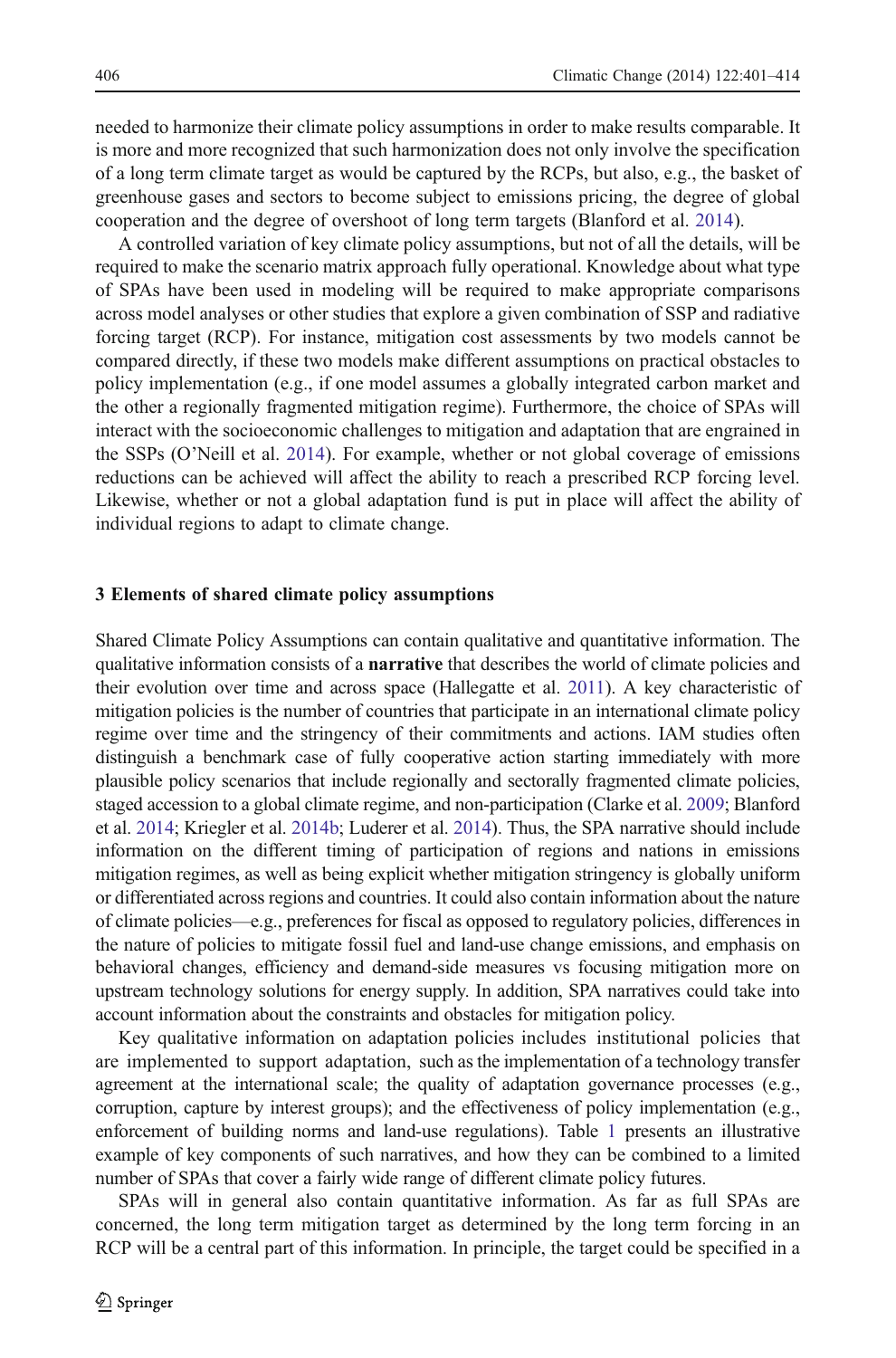<span id="page-6-0"></span>

| and an SSP, although not all combinations can be expected to be consistent and yield a feasible scenario. In addition, it may be useful to consider a "no new policy" SPA that only<br>Table 1 Illustrative example of a set of reduced SPAs (columns) defined by a collection of policy attributes (rows) SPAs. Those SPAs can be combined with an RCP forcing level<br>contains existing climate policies until their time of expiration, assuming no new climate policies thereafter |                                                                                                                       |                                                                                   |                                                                                                         |                                                                                                      |
|-----------------------------------------------------------------------------------------------------------------------------------------------------------------------------------------------------------------------------------------------------------------------------------------------------------------------------------------------------------------------------------------------------------------------------------------------------------------------------------------|-----------------------------------------------------------------------------------------------------------------------|-----------------------------------------------------------------------------------|---------------------------------------------------------------------------------------------------------|------------------------------------------------------------------------------------------------------|
| Policy attribute                                                                                                                                                                                                                                                                                                                                                                                                                                                                        | Reference policy                                                                                                      | moderate adaptation<br>Cooperation $\&$                                           | aggressive adaptation<br>Middle road &                                                                  | Fragmentation & moderate<br>adaptation                                                               |
| emissions under a global climate<br>cooperation (e.g. measured in<br>terms of average share of<br>Mitigation: Level of global<br>target over some period)                                                                                                                                                                                                                                                                                                                               | Low                                                                                                                   | High                                                                              | Medium                                                                                                  | Low                                                                                                  |
| cooperation (e.g. the time the first<br>group of countries adopts a globa<br>target or an international carbon<br>Mitigation: Start of global<br>(ax)                                                                                                                                                                                                                                                                                                                                   | Never                                                                                                                 | Early                                                                             | Mid Term                                                                                                | Late                                                                                                 |
| Mitigation: Sectoral coverage                                                                                                                                                                                                                                                                                                                                                                                                                                                           | Focus on electricity and<br>industry sectors. No<br>significant inclusion<br>mitigation options.<br>of land use based | supply and end use sectors.<br>Full coverage of energy<br>Carbon pricing on land. | bioenergy constraints.<br>transport and industry<br>Forest protection and<br>Energy supply,<br>covered. | no limitation on bioenergy<br>Limited forest protection,<br>use. Electricity and<br>industry covered |
| (e.g. measured in terms of the size<br>Adaptation: Capacity building<br>of a global adaptation fund)                                                                                                                                                                                                                                                                                                                                                                                    | Small                                                                                                                 | Moderate                                                                          | Large                                                                                                   | Moderate                                                                                             |
| Adaptation: International insurance<br>(e.g. measured in terms of the<br>insurance available between<br>amount of climate impact<br>countries)                                                                                                                                                                                                                                                                                                                                          | markets, with limited<br>Only via international<br>access for some<br>countries                                       | least developed countries<br>Insurance available for                              | Global insurance provided                                                                               | access for many countries<br>markets, with limited<br>Only via international                         |

 $\underline{\raisebox{.3ex}{\Leftrightarrow}}$  Springer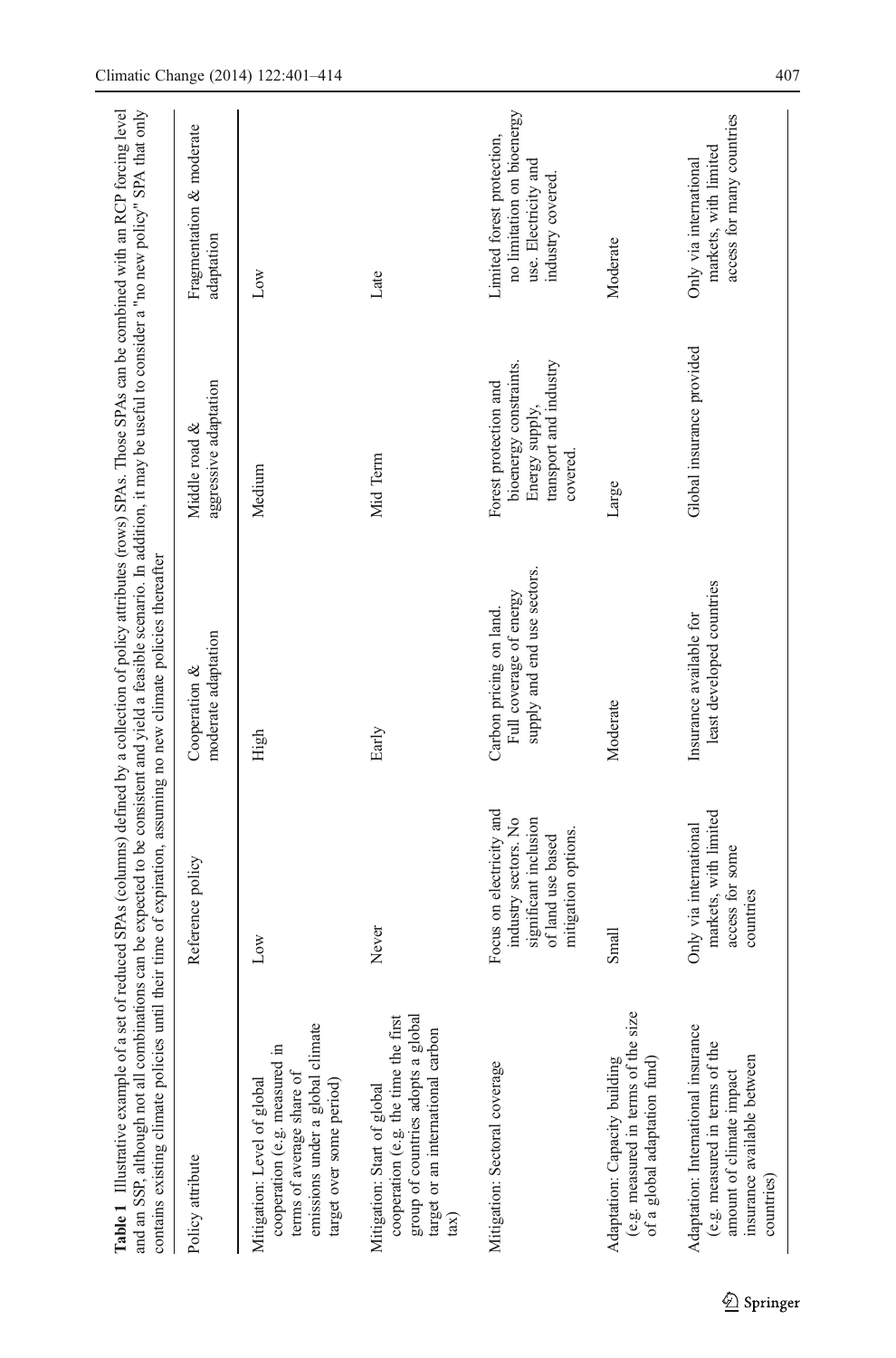<span id="page-7-0"></span>number of ways, ranging from a global temperature target, to a climate forcing target to a cumulative emissions budget for the entire world. It may also include some constraints on the pathway of climate forcing or global emissions. The RCPs will be a determining factor for globally aggregate descriptors of mitigation effort even if no global mitigation target is assumed. For example, they will strongly influence (together with the choice of SSP) the global level of a carbon tax path that could be assumed instead of a target (Calvin et al. [2012\)](#page-12-0). Quantitative information that would be part of a reduced SPA, and thus would need to be complementary to information constrained by the RCPs can include, e.g., the allocation of emissions permits to different regions in terms of shares of global emissions (Tavoni et al. [2014\)](#page-12-0), carbon price differentials between regions, sectors and land pools, a timetable for staged accession to a global climate policy regime (Clarke et al. [2009](#page-12-0)), regional low carbon technology targets (Kriegler et al. [2014b\)](#page-12-0), and land use related policies such as forest protection and bioenergy constraints (Calvin et al. [2014](#page-12-0)). Quantitative assumptions on adaptation policy can include, for example, adaptation targets such as protection against 100 year flood or drought events, timetables for implementing regional adaptation plans, and the size of an international adaptation fund that is set up to assist countries that are most affected by climate change.

In summary, the SPAs should contain information that is instructive to both the integrated assessment modeler trying to develop a climate mitigation scenario, and an IAV researcher trying to analyse the vulnerability to climate change, the costs and benefit of adaptation measures and the residual climate impacts. The level of detail to which it is useful to specify information in the SPAs will depend on the application. Obviously, SPAs at the global and century scale have to be very generic by construction, since a detailed formulation of the global climate policy landscape in 2050 would carry little meaning. As for the case of the SSPs, there is an inherent tension between establishing comparability of different studies and comprehensive coverage of plausible SPAs (compare O'Neill et al. [2014\)](#page-12-0). It may be useful to distinguish between basic SPAs that only include high level information on the scope of mitigation and adaptation actions and thus can summarize a larger set of climate policy studies, and extended SPAs that allow to better control climate policy assumptions as for example adopted in IAM comparison projects. Furthermore, the connection between global studies and mitigation and adaptation analysis conducted at the national level needs further attention. Global SPAs should be flexible enough to be adapted and changed when applied to more short-term and more local/national analysis, much in the same way as global SSPs should allow their adaptation to studies on a local/national level. National SPAs could, for example, be taken up in SPA extensions. However, a set of basic SPAs on the global level will be most useful if it is limited in number, generic in character and broad enough to allow a comprehensive exploration of the climate change scenario space.

## 4 The relationship between SPAs and SSPs

As discussed above, climate policy assumptions will not be included in SSPs by their definition in terms of socioeconomic reference assumptions. Thus, assumptions about climate policies, even if they correspond to currently planned legislation, should always be part of an SPA rather than an SSP. The dividing line between assumptions on climate policies to be included in SPAs and broader development policies to be included in SSPs will be difficult to draw in many cases. In general it is the motivation for the policy intervention and not the policy itself that determines whether the policy is a climate policy or a policy directed toward another end. As a consequence a policy may be included as a non-climate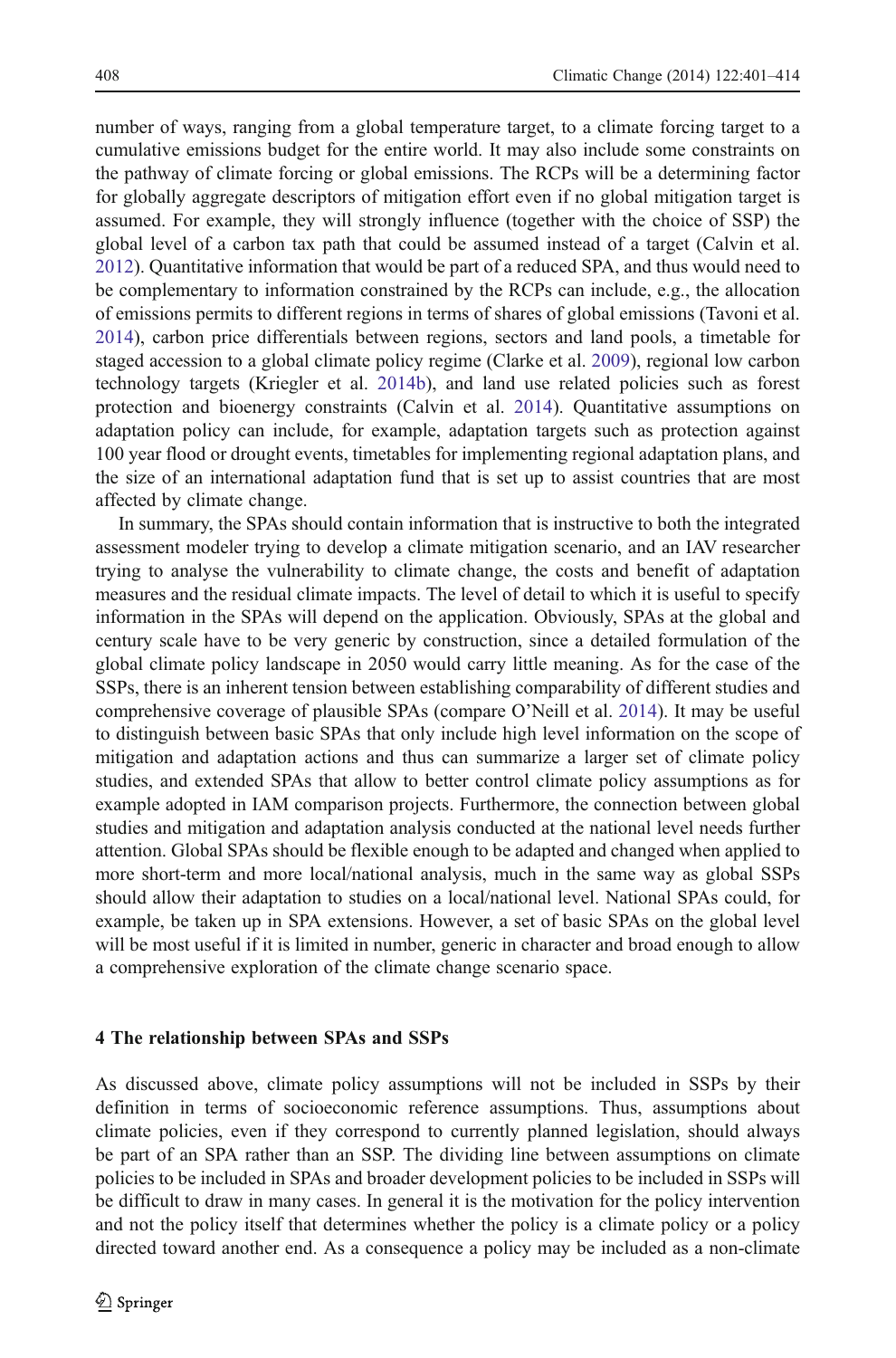policy in the SSP, but tightening of the policy in support of greenhouse emissions mitigation, for example, could be included in the SPA. A renewable energy portfolio standard, for example could occur in a reference scenario in support of improved energy security, and a more stringent implementation might be included in an SPA. In the end the test is, would the policy and its stringency be expected to be enacted in the reference, no-climate-policy scenario? If the answer is yes, it belongs in the SSP. To the extent that the policy is deployed and/or tightened only in the mitigation scenario, it belongs in the SPA.

For example, any policy that directly constrains or taxes the emissions of greenhouse gases falls into a SPA. The same holds for any policy that directly addresses adaptation to climate change such as the implementation of an international adaptation fund. In contrast, most development policies such as improving energy access, urban planning, infrastructure, health services, and education are motivated in their own right, and thus are not climate policies. Those policies are part of the socioeconomic reference scenario, and their outline should be included in the SSPs. Such policies may, of course, affect climate policies, or be affected by them, which reinforces the case for their inclusion in SSPs. Care must be taken when combining SPAs with SSPs to ensure consistency of the full policy package (see below). For example, development policy assumptions in the SSPs may have to be adjusted when being combined with an SPA. However, this also holds true for other variables in the SSPs, such as land and energy use patterns that will be affected by climate policy.

There are also borderline cases due to the fact that policies are often motivated by multiple objectives (Linnér et al. [2012](#page-12-0); Winkler et al. [2008\)](#page-13-0). Is a renewable portfolio standard motivated by concerns about climate change or energy security or both? Does increased disaster preparedness stem from a concern about the increased frequency or magnitude of such disasters in a changing climate, or does it stem from the objective to decrease the vulnerability of the society to present climate variability? Such cases cannot fully be decided, and one may have to resort to ad hoc judgments on a case-by-case basis. The main point is that the relevant policy assumptions underlying the socioeconomic reference and climate policy scenarios are clearly allocated to either an SSP or a SPA. A clear separation of policies with respect to the climate and non-climate objectives in the SSPs and SPAs will make the framework also useful for the assessment of potential synergies and tradeoff between climate and other non-climate policies (McCollum et al. [2011](#page-12-0)).

Another important question is how to deal with climate policies and measures that are already implemented and affect the socioeconomic development on a larger scale. The price on greenhouse gas emissions in Europe, imposed directly via the European Emissions Trading System (EU ETS), or implicitly via sectoral measures aiming to reach the targets under the Kyoto Protocol, are a case in point. If such implemented climate policy measures are excluded from the socioeconomic reference scenario, it would have already diverged from reality. In order to avoid this, existing climate policies may be collected in a minimal "existing policy" SPA that can be combined with an SSP when developing the reference scenario. Seen in this way, any socioeconomic scenario, including the reference case, would be based on some SSP and SPA. Only a counterfactual no climate policy scenario would not require the adoption of a SPA, or, put differently, adopt an empty SPA.

The idea of a minimal "existing policy" SPA immediately raises the question of what is an existing climate policy: measures in effect like the EU ETS; or a policy foreseeing future measures that is coded into law like the EU Climate and Energy Package? And how should such policies be projected into the future in a policy reference case defined as continuation of current levels of ambition (Blanford et al. [2014;](#page-12-0) Kriegler et al. [2014b,](#page-12-0) Luderer et al. [2014\)](#page-12-0)? These questions will need to be further addressed during the construction and testing of SSPs and SPAs, and their use in the development of socioeconomic scenarios. They are closely related to the long-standing discussion in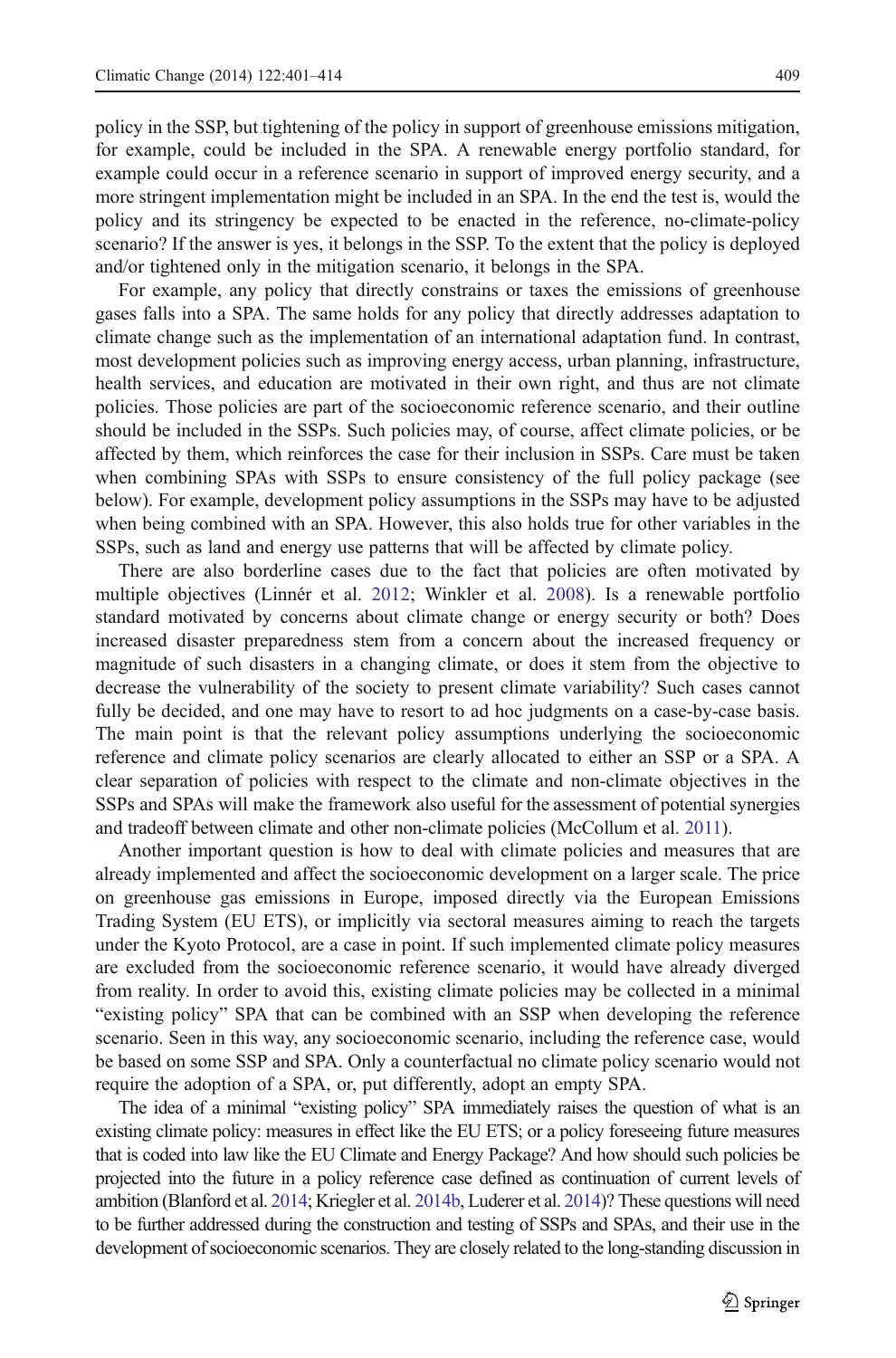<span id="page-9-0"></span>many fields and applications of what should count as the baseline or reference case, against which actual policy proposals are measured. SPAs provide the flexibility to include different interpretations of "baseline" in the analysis.

When combining SSPs and SPAs to derive a socioeconomic climate policy scenario, care needs to be taken that their combination is consistent. First, SSPs will contain reference assumptions that are affected by climate policies, and those would need to be adjusted to take into account the information in the SPA. Second, some reference assumptions in an SSP, e.g. development policies, will have implications for climate policy, and consistency between a SSP and a SPA would need to be ensured. For example, a narrative describing a regionalized development in a fragmented world can hardly be paired with the assumption of a global carbon market. Likewise, implementation obstacles, e.g. in terms of land pools that can or cannot become subject to carbon pricing, can be more or less consistent with different SSP. It therefore will be the case that not all SPAs can be combined consistently with all SSPs.<sup>2</sup> It is important that at least one SPA be developed so as to be consistent with each SSP.

#### 5 Integrating SPAs into the scenario matrix architecture

The explicit introduction of a climate policy dimension as captured in the SPAs offers the flexibility to explore adaptation and mitigation policies for different combinations of SSP, RCP and reduced SPAs. For example, Fig. [1](#page-10-0) shows the combination of RCPs with reduced SPAs describing different types of mitigation policies for a given SSP. Mitigation costs do not only vary with the stringency of mitigation targets (RCP levels), but also with the degree of global cooperation on mitigation policy. See also the conceptualization of mitigation SPAs in a scenario matrix setting in Knopf et al. ([2011](#page-12-0); Figure 6).

The adaptation policy assumptions can also be varied across SPAs. Figure [2](#page-10-0) shows the example of three different reduced SPAs with no, moderate and aggressive adaptation policies. In general, a SPA will include a consistent set of assumptions on mitigation and adaptation policies specifying, e.g., the degree of coordination of regional and sectoral mitigation efforts and the aggressiveness of adaptation measures. Combining the information in Figs. [1](#page-10-0) and [2](#page-10-0) will allow to compare total climate policy costs with residual climate damages for a given combination of SSP, RCP and SPA, and also will allow the exploration of interactions of adaptation and mitigation policies because the extent of efforts required to adapt later in the century will depend on mitigation policies implemented in the near term

As discussed in O'Neill et al. [\(2014\)](#page-12-0), shared socioeconomic reference pathways should be chosen in a way to cover different levels of socioeconomic challenges to mitigation and adaptation. Here we want to point out that SPAs will play an important role in translating those challenges into costs, benefits and obstacles to climate policy. For example, a SPA that foresees a group of countries that never adopt mitigation policies throughout the 21st century, can imply a greater difficulty to reach global mitigation targets than a SPA with global participation in a climate mitigation regime for the same SSP with given challenges to mitigation. Similarly, a SPA that restricts adaptation to domestic action will have a more limited scope for adaptation action than a SPA that allows for international pooling of adaptation resources. In many cases, the challenges to mitigation and adaptation in SSPs and the obstacles to mitigation and adaptation in SPAs will be correlated by the requirement that SPAs need to be consistent with

<sup>&</sup>lt;sup>2</sup> On the other hand, it will sometimes prove useful to compare the effects of a consistent SPA with realistic policy representation with an "idealized policy" SPA that may not be fully consistent with the SSP in order to gain analytical insights.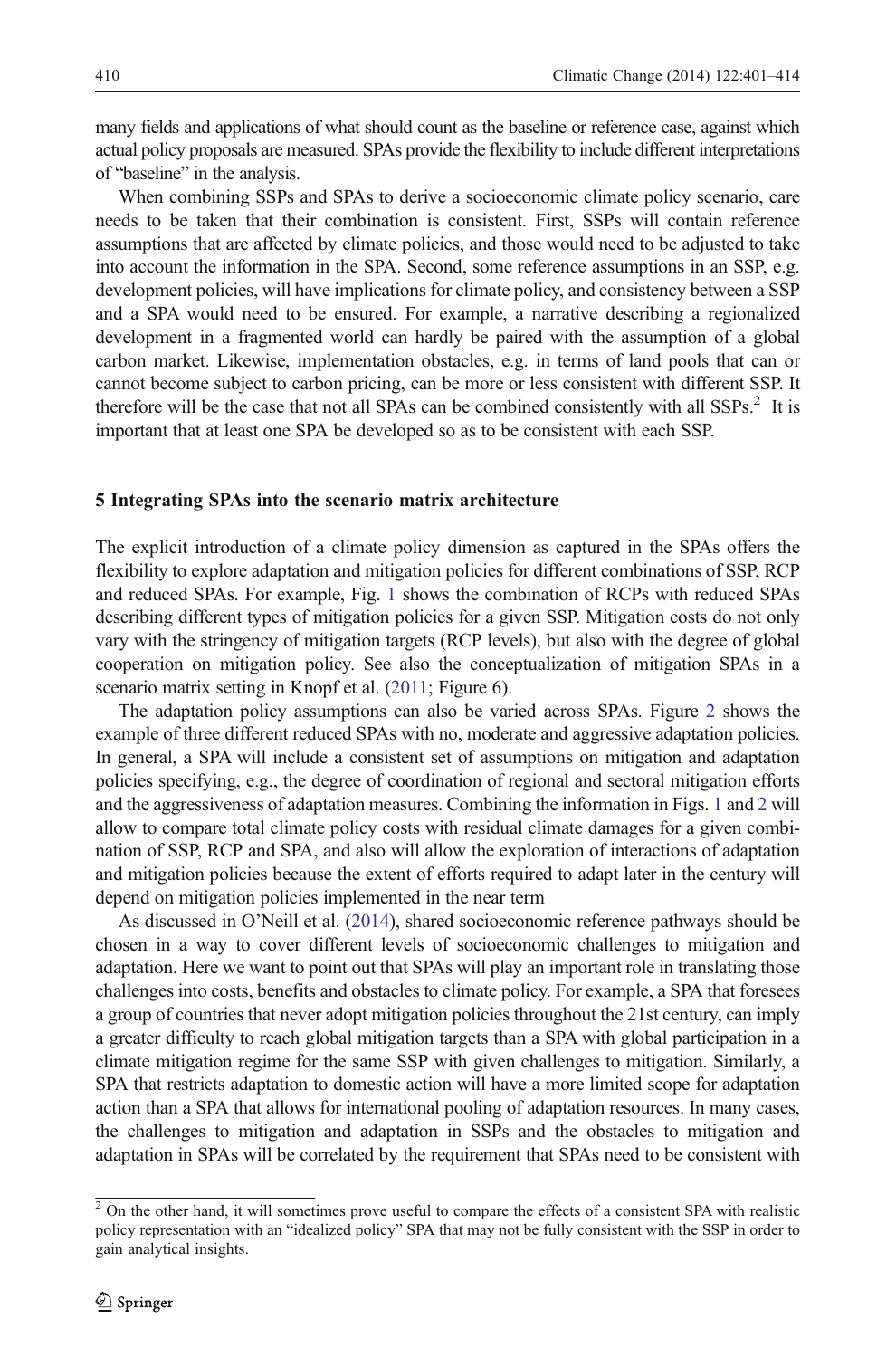<span id="page-10-0"></span>

Fig. 1 A policy axis can be added to the matrix architecture to explore how the costs of mitigation policy depend on assumptions regarding the form of mitigation action. Here, the costs assuming cooperative action (Coop) are compared to policies with different degrees of fragmented participation (Frag1 and Frag2) for SSP1 and SSP2 (see O'Neill et al. for a description of the SSP space). Some targets cannot be achieved with fragmented participation (indicated by the cross)

the underlying SSPs (see above). For example, an SSP describing a fragmented world with regional blocks neutralizing each other can hardly give rise to global cooperative action on climate change, and therefore would exclude SPAs characterized by a large degree of international cooperation. In this situation, the challenges to mitigation and adaptation in the SSP would be augmented by the obstacles from the non-cooperative nature of the SPA.

## 6 Summary and conclusions

We presented the concept of shared climate policy assumptions (SPAs) as an important element of the new scenario framework for climate change analysis. SPAs are the glue that



Fig. 2 The type of adaptation policy can also be explored within the matrix architecture. Here, adaptation policy is varied from no adaption to moderate to aggressive adaptation. The matrix allows for the comparison of the costs and benefits of the adaptation policy for a given SSP, for example SSP2. The shading for climate policy adaptation costs and residual climate impacts is provided for illustrative purposes only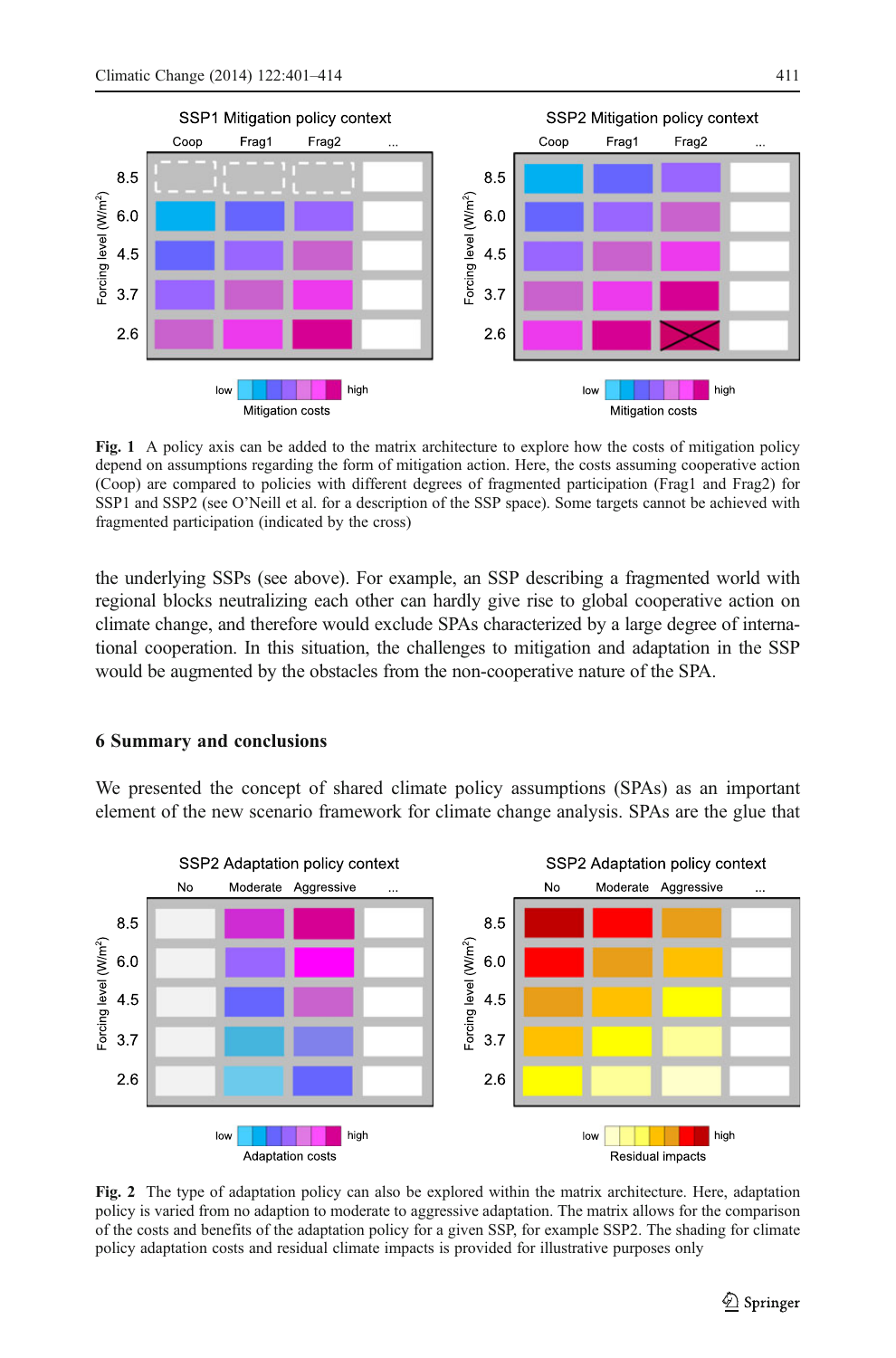allows the variety of alternative socioeconomic evolutionary paths to be coupled with the library of climate model simulations that were created using the RCPs. SPAs capture key climate policy attributes such as targets, instruments and obstacles. In their reduced form, SPAs are restricted to information that is neither specified in the socioeconomic reference pathways (SSPs), nor in the RCPs which largely determine the global outcome of mitigation action and the extent of adaptation required. Thus, reduced SPAs add a third dimension to the scenario matrix architecture of RCPs and SSPs. We demonstrated how the scenario matrix can be explored along the dimensions of SPAs. For a given combination of SSP and RCP, both the climate policy costs, including adaptation and mitigation, as well as the residual climate damages will vary with the climate policy assumptions. Of course, elements other than costs and benefits are needed for a full policy appraisal (e.g. regional context, institutional capacity, co-benefits and risk trade-offs; McCollum et al. [2011\)](#page-12-0), and those may be explored on the basis of SPAs as well. In summary, SPAs can contribute to transparent and consistent assumptions about policies. A meaningful set of generic shared climate policy assumptions will be needed to group individual climate policy analyses and facilitate their comparison.

SPAs should include assumptions about both mitigation and adaptation policies. Key assumptions relate, inter alia, to the degree of global cooperative action on mitigation and the international pooling of adaptation resources. SPAs will typically comprise quantitative information, e.g. relating to the regional distribution of mitigation effort, and qualitative information in terms of a narrative or storyline, e.g. relating to the degree of international cooperation. The appropriate level of detail of SPAs will depend on the application. There is an inherent tension between sufficient detail to facilitate comparison between climate policy studies and generality to group them into broad classes of SPAs.

SPAs should only contain information about climate policies, while other policies under consideration should become part of SSPs. The motivation of a policy may be used to determine whether it belongs in the SSP or the SPA. If a policy would be deployed in the absence of climate change, then it belongs in the SSP. If a policy is deployed and/or tightened solely in response to climate change, then it belongs in the SPA, but only that portion that is motivated solely by climate change. We acknowledge that for some multi-objective policies a clear dividing line does not always exist. Some decisions will have to be made on a case by case basis depending on the application context. However, these questions are part and parcel of any climate policy analysis, and not restricted to the use of SPAs.

While SPAs are complementary to SSPs, the character of a socioeconomic reference pathway can constrain the choice of plausible climate policy assumptions. Not every combination of SPA and SSP will provide a consistent scenario. For example, a fragmented world will not be able to provide for full global cooperation on climate change. There should be at least one SPA that is consistent with each SSP. Socioeconomic challenges to mitigation and adaptation that are described by an SSP can be augmented by the choice of SPA. For example, if global cooperation is highly constrained in a given SPA, this will add to the challenges to mitigation and adaptation in the SSP.

We conclude that SPAs are an important concept to facilitate climate policy analysis in the new scenario framework. Their formulation and application will have to be further developed and tested, which may involve iteration between modelers, analysts and various stakeholders. If SPAs are designed to be broad enough to allow an exploration of the relevant climate policy space, their use will likely provide new insights into the implications of alternative policy designs for climate action.

Acknowledgments Jae Edmonds' participation was supported by the Integrated Assessment Research Program in the Office of Science, U.S. Department of Energy.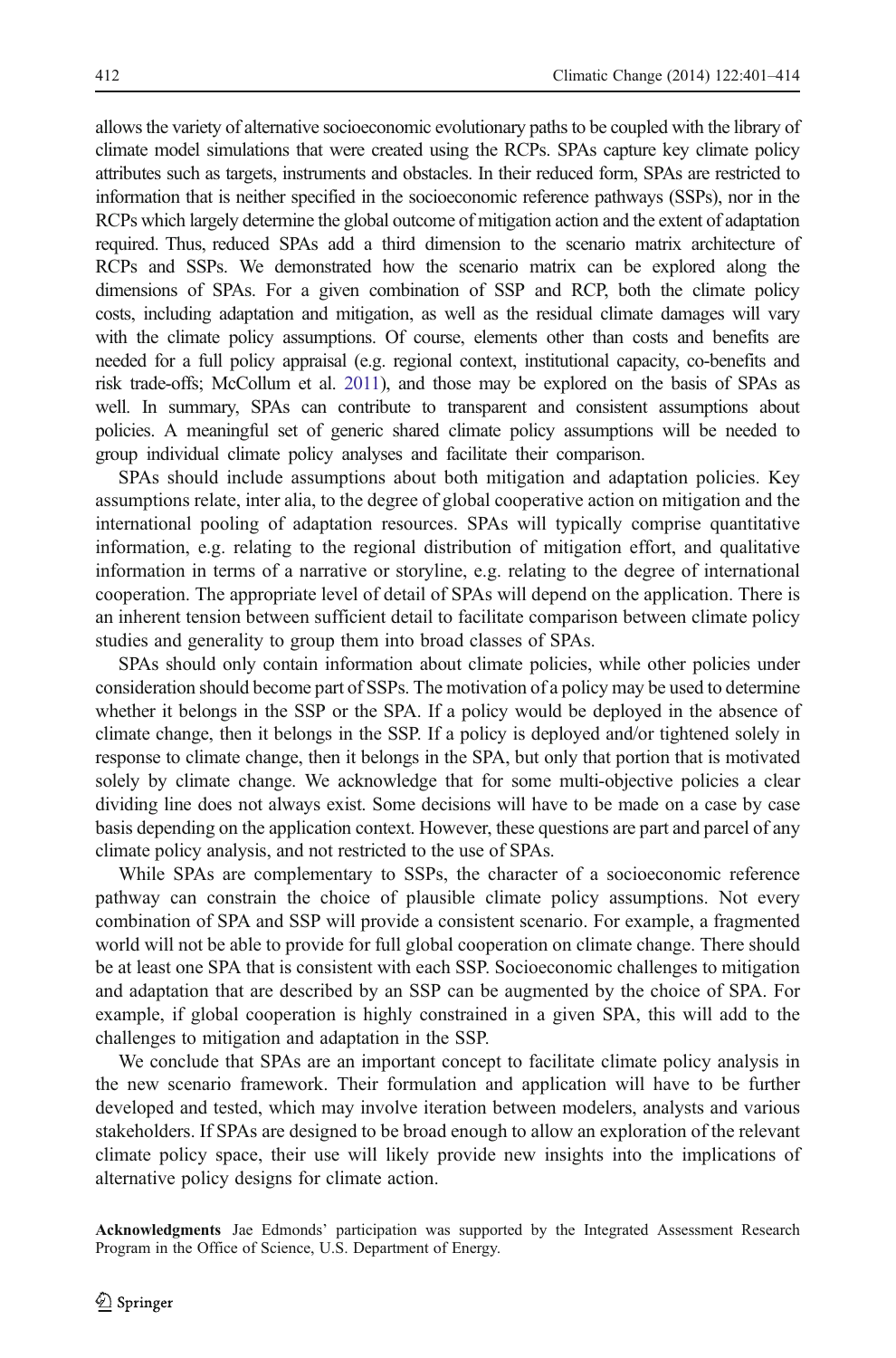<span id="page-12-0"></span>Open Access This article is distributed under the terms of the Creative Commons Attribution License which permits any use, distribution, and reproduction in any medium, provided the original author(s) and the source are credited.

## References

- Babiker MH, Eckaus RS (2007) Unemployment effects of climate policy. Environ Sci Policy 10(7–8):600– 609
- Blanford G, Kriegler E, Tavoni M (2014) Harmonization vs. Fragmentation: overview of climate policy scenarios in EMF27. Clim Chang. doi:[10.1007/s10584-013-0951-9](http://dx.doi.org/10.1007/s10584-013-0951-9)
- Calvin K, Clarke L, Krey V, Blanford G, Jiang K, Kainuma M, Kriegler E, Luderer G, Shukla PR (2012) The role of Asia in mitigating climate change: results from the Asia modeling exercise. Energy Econ 34(Supplement 3):S251–S260
- Calvin K, Wise M, Kyle P, Patel P, Clarke L, Edmonds J (2014) Trade-offs of different land and bioenergy policies on the path to achieving climate targets. Clim Chang. doi[:10.1007/s10584-013-0897-y](http://dx.doi.org/10.1007/s10584-013-0897-y)
- Clapp C, Ellis J, Benn J, Corfee-Morlot J (2012) Tracking climate finance: What and how? Paris, Organisation for Economic Co-operation and Development. <http://www.oecd.org/env/climatechange/50293494.pdf>
- Clarke L, Edmonds J, Krey V, Richels R, Rose S, Tavoni M (2009) International climate policy architectures: overview of the EMF 22 International Scenarios. Energy Econ 31:S64–S81
- Ebi et al (2014) A new scenario framework for climate change research: background, process, and future directions. Clim Chang. doi[:10.1007/s10584-013-0912-3](http://dx.doi.org/10.1007/s10584-013-0912-3)
- Guivarch C, Crassous R, Sassi O, Hallegatte S (2011) The costs of climate policies in a second best world with labour market imperfections. Clim Pol 11:768–788
- Hallegatte S, Przyluski V, Vogt-Schilb A (2011) Building world narratives for climate change impact, adaptation and vulnerability analyses. Nat Clim Chang 1(3):151–155. doi:[10.1038/nclimate1135](http://dx.doi.org/10.1038/nclimate1135)
- Knopf B, Luderer G, Edenhofer O (2011) Exploring the feasibility of low stabilization targets. Wiley Interdiscip Rev Clim Chang 2(4):617–626
- Kriegler E, O'Neill BC, Hallegatte S, Kram T, Lempert R, Moss R, Wilbanks T (2012) The need for and use of socio-economic scenarios for climate change analysis: a new approach based on shared socioeconomic pathways. Glob Environ Chang 22:807–822
- Kriegler E et al (2014a) The role of technology for climate stabilization: overview of the EMF 27 study on global technology and climate policy strategies. Clim Chang. doi[:10.1007/s10584-013-0953-7](http://dx.doi.org/10.1007/s10584-013-0953-7)
- Kriegler E et al (2014b) Making or breaking climate targets: the AMPERE study on staged accession scenarios for climate policy. Technol Forecast Soc Chang. doi[:10.1016/j.techfore.2013.09.021](http://dx.doi.org/10.1016/j.techfore.2013.09.021)
- Linnér BO, Mickwitz P, Román M (2012) Reducing greenhouse gas emissions through development policies: a framework for analysing policy interventions. Clim Dev 4(3):175–186. doi:[10.1080/17565529.2012.698587](http://dx.doi.org/10.1080/17565529.2012.698587)
- Luderer G, Bertram C, Calvin K, De Cian E, Kriegler E (2014) Implications of weak near-term climate policies on long-term mitigation pathways. Clim Chang. doi:[10.1007/s10584-013-0899-9](http://dx.doi.org/10.1007/s10584-013-0899-9)
- McCollum DL, Krey V, Riahi K (2011) An integrated approach to energy sustainability. Nat Clim Chang 1:428–429
- Morgan MG, Keith DW (2008) Improving the way we think about projecting future energy use and emissions of carbon dioxide. Clim Chang 90:189–215
- Moss RH et al (2008) Towards new scenarios for analysis of emissions, climate change, impacts, and response strategies. Intergovernmental Panel on Climate Change, Geneva, 132 pp
- Moss RH et al (2010) The next generation of scenarios for climate change research and assessment. Nature 463:747–756
- Nakicenovic N et al (2000) IPCC Special Report on Emissions Scenarios (SRES). Cambridge University Press, Cambridge
- O'Neill BC et al (2014) A new scenario framework for climate change research: the concept of shared socioeconomic reference pathways. Clim Chang. doi:[10.1007/s10584-013-0905-2](http://dx.doi.org/10.1007/s10584-013-0905-2)
- Parson EA (2008) Useful global change scenarios: current issues and challenges. Environ Res Lett 3, 045016 Riahi K et al (2014) Locked into copenhagen pledges—implications of short-term emission targets for the cost and
- feasibility of long-term climate goals. Technol Forecast Soc Chang. doi[:10.1016/j.techfore.2013.09.016](http://dx.doi.org/10.1016/j.techfore.2013.09.016)
- Tavoni M et al (2014) The distribution of the major economies' effort in the Durban platform scenarios. Clim Chang Econ 4(4):1340009
- van Vuuren DP et al (2011) The representative concentration pathways: an overview. Clim Chang 109:5–31
- van Vuuren DP, Riahi K, Moss R, Edmonds J, Thomson A, Nakicenovic N, Kram T, Berkhout F, Swart R, Janetos A, Rose SK, Arnell N (2012) A proposal for a new scenario framework to support research and assessment in different climate research communities. Glob Environ Chang 22:21–35